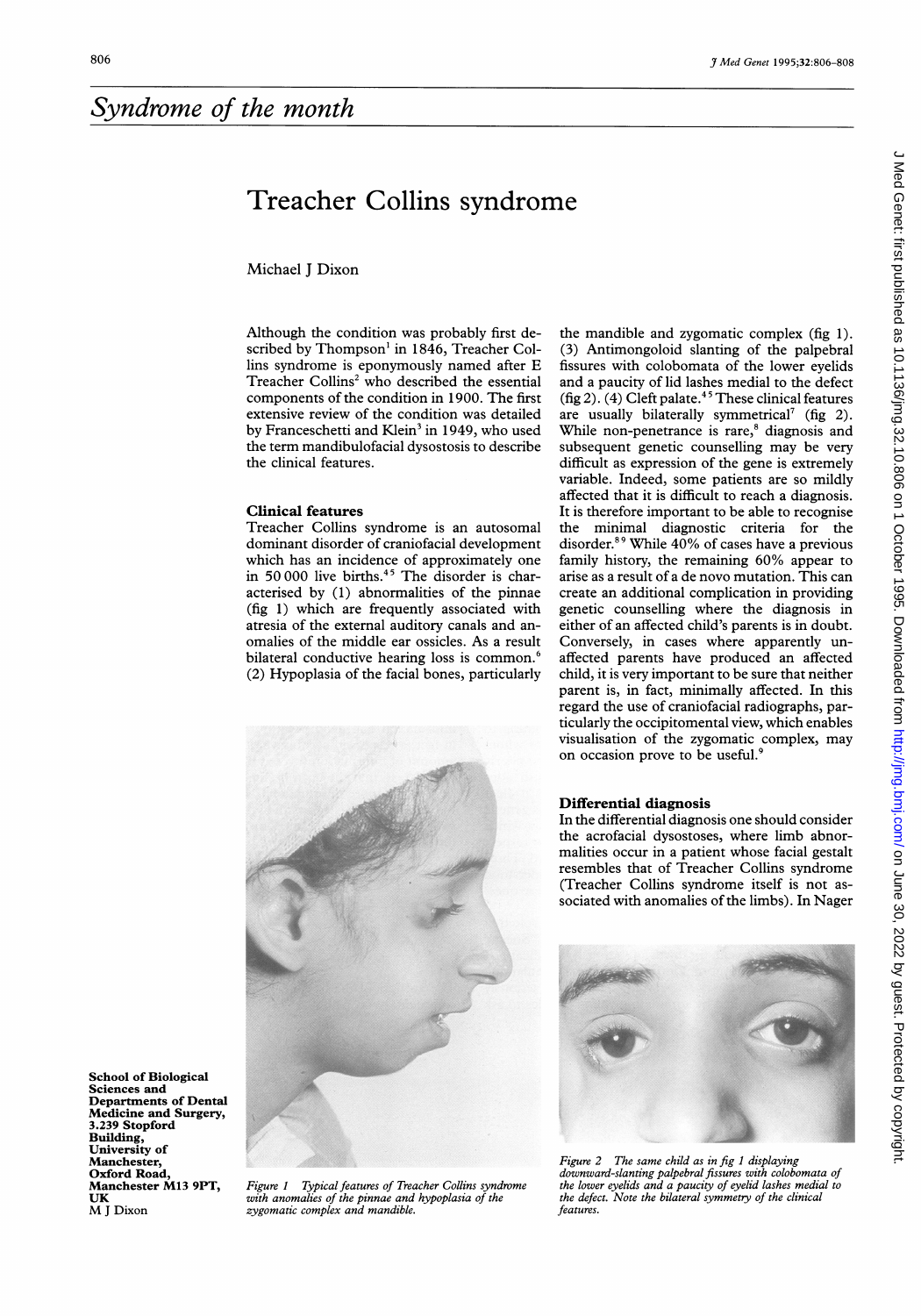

Figure <sup>3</sup> A child with Nager syndrome displaying <sup>a</sup> facial gestalt similar to that of Treacher Collins syndrome, but with hypoplasia of the thumb.

syndrome the limb defects are preaxial, while in Miller syndrome they are postaxial. The facial features of Nager syndrome are similar to those of Treacher Collins syndrome with zygomatic hypoplasia leading to downward slanting palpebral fissures, micrognathia, anomalies of the external ears, and cleft palate (fig 3). The limb defects, which are often asymmetrical, most commonly include hypoplastic or absent thumbs (fig 3), radial hypoplasia or aplasia, and radioulnar synostosis. In Miller syndrome, as in Nager syndrome, there is some similarity in the facial features to Treacher Collins syndrome, although the limb defects are postaxial, most commonly with absence or incomplete development of the fifth digital ray of all four limbs. While most cases of Nagar and Miller syndromes are sporadic, both autosomal dominant and autosomal recessive transmission have been reported.

The oculoauriculovertebral (OAV) spectrum should also be considered in the differential diagnosis. This is a complex and heterogeneous set of conditions which includes hemifacial microsomia, which primarily affects development of the ear, mouth, and mandible (fig 4). This condition varies from mild to severe and usually affects only one side of the face (fig 4). Bilateral involvement has occasionally been documented, but in such cases expression is usually more severe on one side of the face.<sup>7</sup> Goldenhar syndrome, which has vertebral anomalies and epibulbar dermoids in addition to the facial involvement, is also considered part of the OAV spectrum. In most instances, OAV



Figure <sup>4</sup> <sup>A</sup> girl with hemifacial microsomia in which the pinna and the mandible are affected unilaterally.

spectrum occurs sporadically, although <sup>1</sup> to 2% of cases have <sup>a</sup> previous family history. Overall, the spectrum is characterised by <sup>a</sup> low (empirical) recurrence risk, although counselling should be provided on an individual family basis. While it is usually straightforward to exclude OAV from the differential diagnosis of Treacher Collins syndrome on the basis of the facial gestalt, caution should be exercised where patients are only mildly affected so that the minimal diagnostic criteria that constitute Treacher Collins syndrome are not overlooked.

## Aetiology and genetics

On the basis that the tissues affected in TCOF1 arise during early embryonic development from the first and second branchial arches, clefts, and pouches, it has been proposed that the condition may arise from abnormal neural crest cell migration or anomalies in the extracellular matrix.<sup>1011</sup> Sulik et  $al^{1213}$  have produced phenocopies ofTreacher Collins syndrome and Nager or Miller syndrome in mice via acute maternal exposure to 13-cis-retinoic acid (a vitamin A analogue) at 9-0 to 9-5 days postfertilisation. These studies showed that the craniofacial and limb anomalies resulted from excessive cell death in the proximal aspect of the maxillary and mandibular processes of the first branchial arch and the apical ectodermal ridge of the limb bud. Theories advanced to explain the possible teratogenic mechanisms of vitamin A include its effects on neural crest cell migration and DNA synthesis.<sup>14-16</sup> However, the nature of the genetic defect underlying TCOF1 is unknown.

The gene mutated in TCOF1 was initially mapped at 5q31-34.<sup>1718</sup> Owing to the low informativity of the majority of restriction fragment length polymorphisms and the relative shortage of large families, subsequent linkage studies have concentrated on the use of highly informative short tandem repeat polymor phisms (STRPs). These studies have permitted the refinement of the localisation of TCOF1 to 5q32-33. <sup>1</sup> and the establishment of markers closely flanking the disease locus.'920 The creation of <sup>a</sup> combined genetic linkage and radiation hybrid map around TCOF1 has permitted <sup>a</sup> yeast artificial chromosome contig to be created across the TCOF1 critical region.<sup>21</sup> Additional STRPs isolated from these YACs, and cosmids derived from them, have permitted the critical region to be reduced to less than 540 kb.

The high density of STRPs surrounding the TCOF1 locus has permitted postnatal diag nostic predictions to be made.<sup>8</sup> Ideally, diagnostic predictions of this type should only be undertaken in families showing significant evidence of linkage to markers in this region of the genome or when the possibility of heterogeneity has been further minimised by the study of additional families. However, as the majority of TCOF1 pedigrees are relatively small it would be difficult to detect genetic heterogeneity, should this be a feature of the disorder. In this regard TCOF1 has been associated with <sup>a</sup> number of different chromosomal